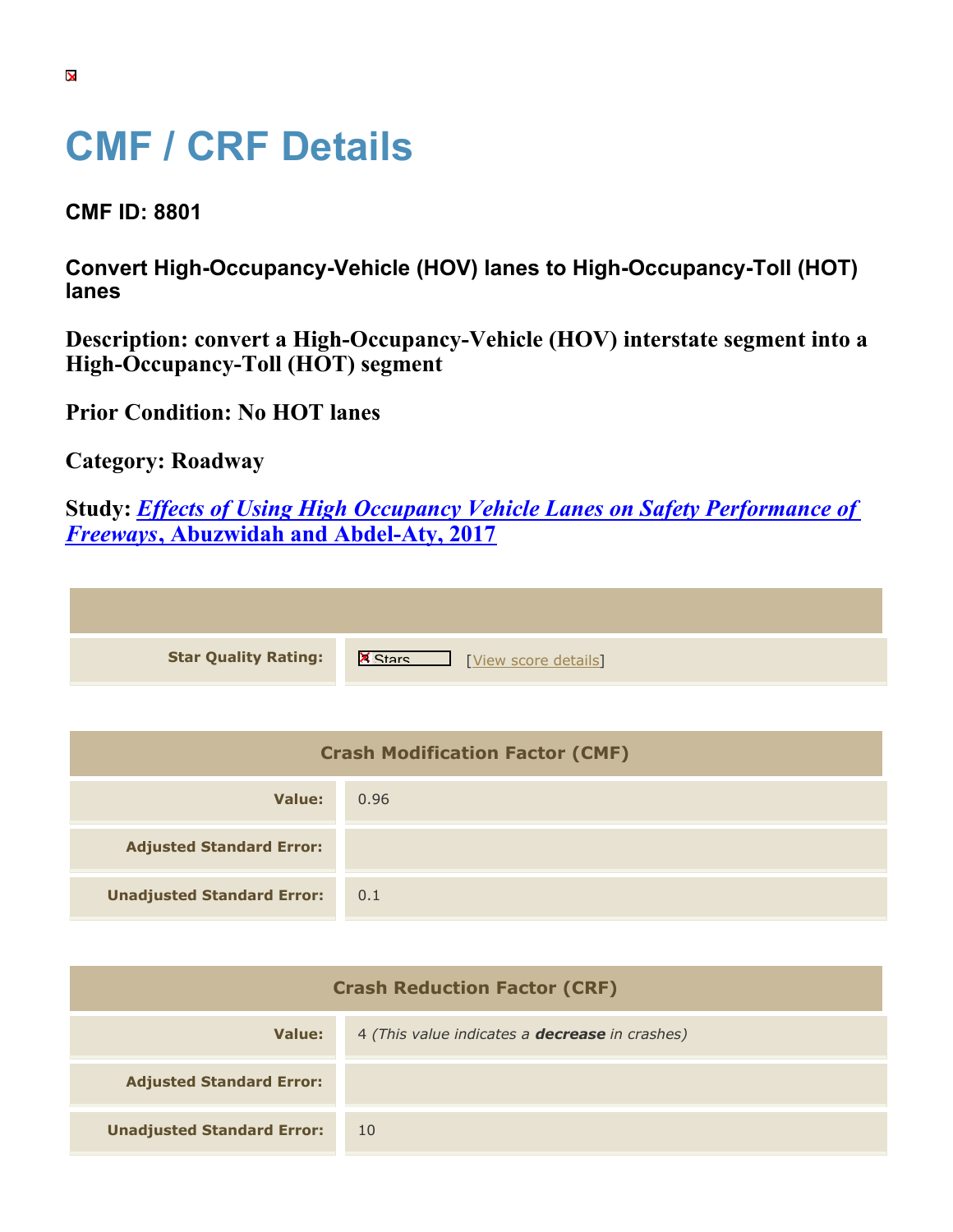| <b>Applicability</b>                    |                                                                      |
|-----------------------------------------|----------------------------------------------------------------------|
| <b>Crash Type:</b>                      | All                                                                  |
| <b>Crash Severity:</b>                  | K (fatal), A (serious injury), B (minor injury), C (possible injury) |
| <b>Roadway Types:</b>                   | Principal Arterial Interstate                                        |
| <b>Number of Lanes:</b>                 | 5                                                                    |
| <b>Road Division Type:</b>              | Divided by Median                                                    |
| <b>Speed Limit:</b>                     |                                                                      |
| <b>Area Type:</b>                       |                                                                      |
| <b>Traffic Volume:</b>                  |                                                                      |
| <b>Time of Day:</b>                     | All                                                                  |
| If countermeasure is intersection-based |                                                                      |
| <b>Intersection Type:</b>               |                                                                      |
| <b>Intersection Geometry:</b>           |                                                                      |
| <b>Traffic Control:</b>                 |                                                                      |
| <b>Major Road Traffic Volume:</b>       |                                                                      |
| <b>Minor Road Traffic Volume:</b>       |                                                                      |

| <b>Development Details</b>      |              |  |
|---------------------------------|--------------|--|
| <b>Date Range of Data Used:</b> | 2005 to 2013 |  |
| <b>Municipality:</b>            | Miami        |  |
| State:                          | - FL         |  |
| <b>Country:</b>                 | <b>USA</b>   |  |